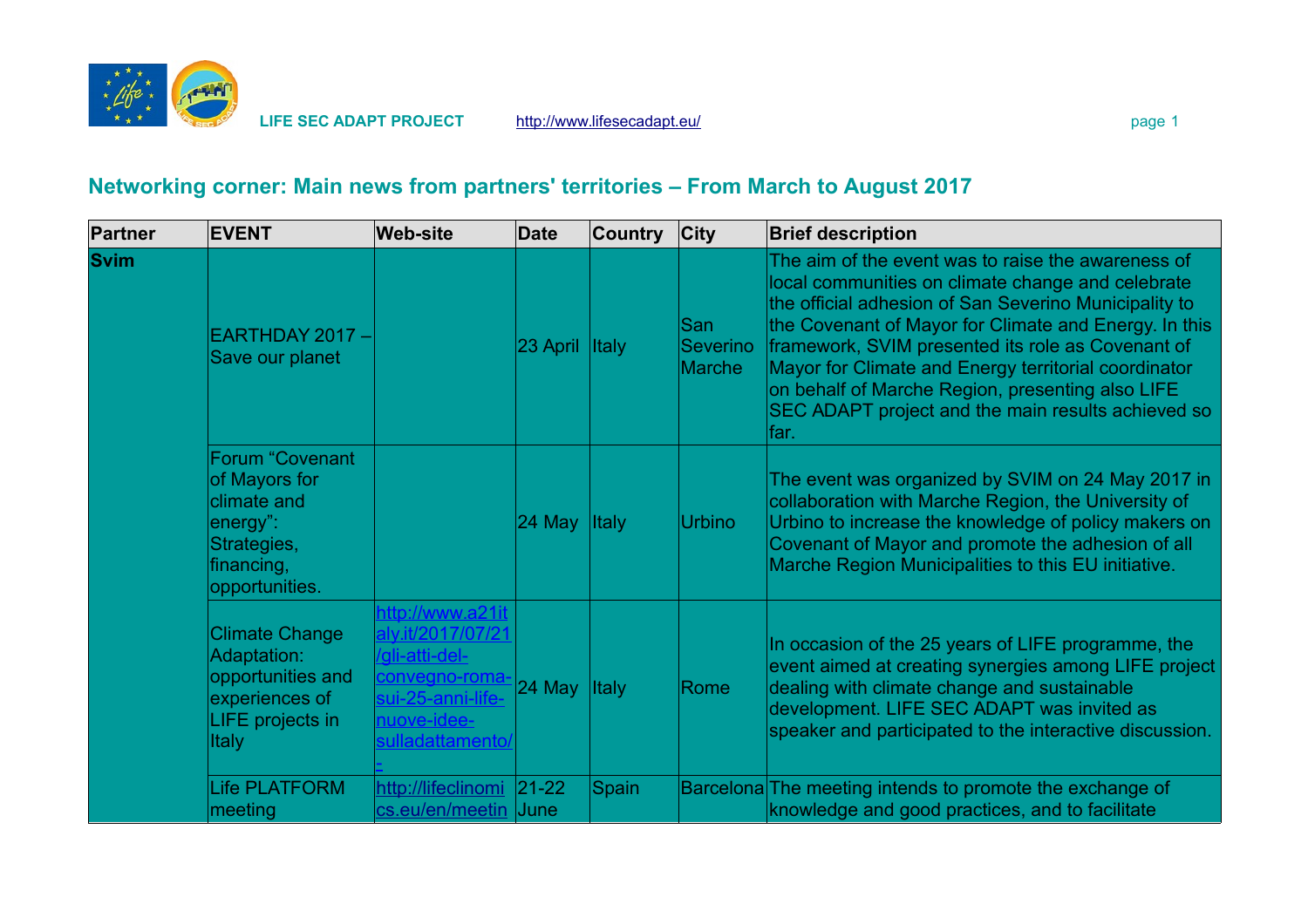

| <b>Partner</b> | <b>EVENT</b>                                                     | <b>Web-site</b>                                                                                                                                    | <b>Date</b> | <b>Country</b> | $ $ City                     | <b>Brief description</b>                                                                                                                                                                                                                                                                                                                                                                                                                                                                                                                                                                                                                                                                                                                                                                                                                                              |
|----------------|------------------------------------------------------------------|----------------------------------------------------------------------------------------------------------------------------------------------------|-------------|----------------|------------------------------|-----------------------------------------------------------------------------------------------------------------------------------------------------------------------------------------------------------------------------------------------------------------------------------------------------------------------------------------------------------------------------------------------------------------------------------------------------------------------------------------------------------------------------------------------------------------------------------------------------------------------------------------------------------------------------------------------------------------------------------------------------------------------------------------------------------------------------------------------------------------------|
|                |                                                                  | g-climate-action/                                                                                                                                  |             |                |                              | networking and synergies among LIFE projects active<br>in the same broad policy area. LIFE programmes<br>invited to attend the meeting were divided in working<br>groups (WG). Life SEC Adapt attended the WG<br>"Implementing Sustainable Energy and Climate Action<br>Plans" presenting its objectives, activities and results<br>achieved so far.                                                                                                                                                                                                                                                                                                                                                                                                                                                                                                                  |
| Poreč          | 'Green office for<br>the private sector"                         | http://www.pore<br>c.hr/prva.aspx?<br>stranica=17344<br>$\&$ pid=&j=CRO<br>http://www.pore<br>c.hr/prva.aspx?<br>stranica=17407<br>$\&$ pid=&j=CRO | 20 April    | Croatia        | Pore <sub>c</sub><br>Parenzo | Green office" is a project implemented by APN,<br>Zagreb and Town of Poreč - Parenzo. It was<br>estabilished as one of the educational activities within<br>implementation of energy efficiency measures given<br>by existing SEAP (Sustainable Energy Action Plan of<br>Town of Poreč - Parenzo), with a main goal of<br>educating employees in the public sector about the<br>importance of efficient energy consumpton in<br>everyday life.<br>As the Town of Poreč - Parenzo has recognised the<br>importance and the need of widening the educational<br>range towards the private sector, first "Green office for<br>private sector" in Croatia was held on the Planet Earth<br>day in our Entrepreneurial incubator. During<br>scheduled educational workshops, a short<br>presentation about LIFE SEC ADAPT project activities<br>and its relevance was held. |
|                | 'Nikola Tesla<br>electric vehicle rally c.hr/prva.aspx?<br>2017" | http://www.pore<br>stranica=17449<br>$&$ pid= $&$ j=CRO<br>http://www.pore                                                                         | 1 June      | Croatia        | $Porec -$<br>Parenzo         | Nikola Tesla electric vehicle rally" is a revial rally for<br>electrical vehicles only, that has been hosted by Town<br>of Poreč - Parenzo for the fourth year in a row. Within<br>the sceduled panel discussions and workshops,<br>lectures promoting emobility, green transport and<br>implementation of necessary infrastructure were held,                                                                                                                                                                                                                                                                                                                                                                                                                                                                                                                        |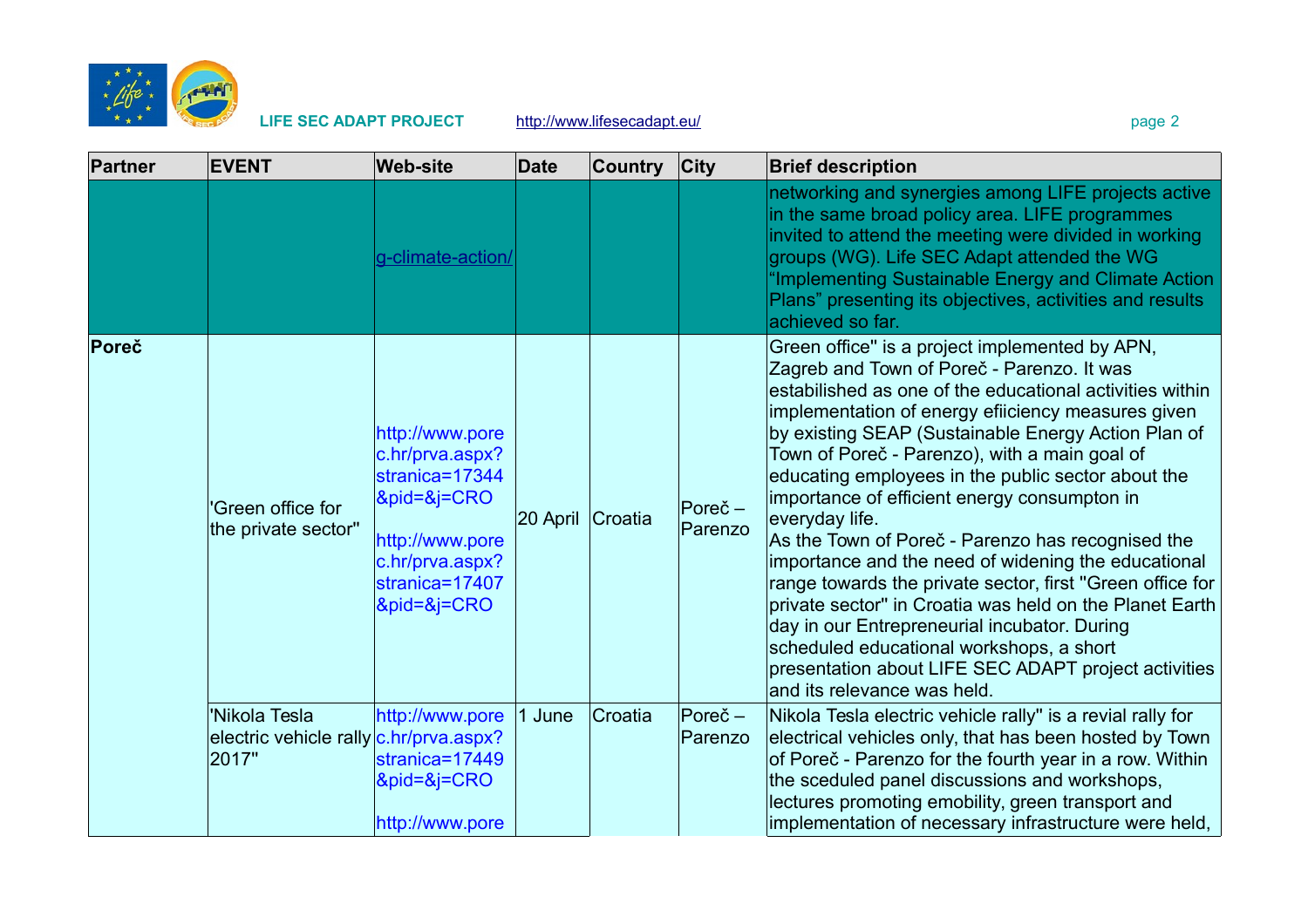

| <b>Partner</b> | <b>EVENT</b>                        | <b>Web-site</b>                                                                                                                                | <b>Date</b>     | <b>Country</b>  | <b>City</b>         | <b>Brief description</b>                                                                                                                                                                                                                                                                                                                                                                                                                                                                                                                                                                              |
|----------------|-------------------------------------|------------------------------------------------------------------------------------------------------------------------------------------------|-----------------|-----------------|---------------------|-------------------------------------------------------------------------------------------------------------------------------------------------------------------------------------------------------------------------------------------------------------------------------------------------------------------------------------------------------------------------------------------------------------------------------------------------------------------------------------------------------------------------------------------------------------------------------------------------------|
|                |                                     | c.hr/prva.aspx?<br>stranica=17575<br>&pid=&j=CRO<br>http://www.pore<br>c.hr/prva.aspx?<br>stranica=17599<br>$&$ pid= $&$ j= $CRO$              |                 |                 |                     | and LIFE SEC ADAPT project, in the context of<br>upgrading SEAP and creation of SECAP, was<br>presented.                                                                                                                                                                                                                                                                                                                                                                                                                                                                                              |
|                | <b>SUPPORT EU</b><br>Workshop       | http://www.irena<br>istra.hr/index.ph<br>$p$ ?<br>id=3367&tx_ttne<br>ws[tt_news]=46<br>34&tx ttnews[b<br>ackPid]=3322&c<br>Hash=a7d41d2<br>a0c |                 | 13 June Croatia | Rovinj -<br>Rovigno | <b>IRENA, the Istrian Regional Energy Agency organized</b><br>a SUPPORT EU Workshop in Rovinj, the main goal of<br>which is to improve the co-ordination of energy policy<br>instruments and promote more efficient use of funding<br>opportunities to local self-government units in<br>implementing sustainable energy management<br>models. During the open discussion Partner<br>Municipalities on Life SEC Adapt project held a short<br>presentation about the project itself, after which an<br>open discussion regarding the benefits and the<br>synergy between the two projects took place. |
|                | 'My Poreč without<br>asbestos 2017" | http://www.pore<br>c.hr/prva.aspx?<br>stranica=17649<br>$&$ pid= $&$ i=CRO                                                                     | 16 June Croatia |                 | Poreč -<br>Parenzo  | My Poreč without asbestos" is a project that, for the<br>third year in a row, cofinances the removal of<br>asbestos roofs within the city limits area. The project<br>is financed by Town of Poreč - Parenzo. It was<br>etabilished as one of the activities within<br>environmental protection program that will directly<br>favour measures in the context of upgrading SEAP<br>(Sustainable Energy Action plan of Town of Poreč -<br>Parenzo) and creating SECAP. During the<br>presentation of the this year's cntest a short<br>pesentation about LIFE SEC ADAPT activities and its              |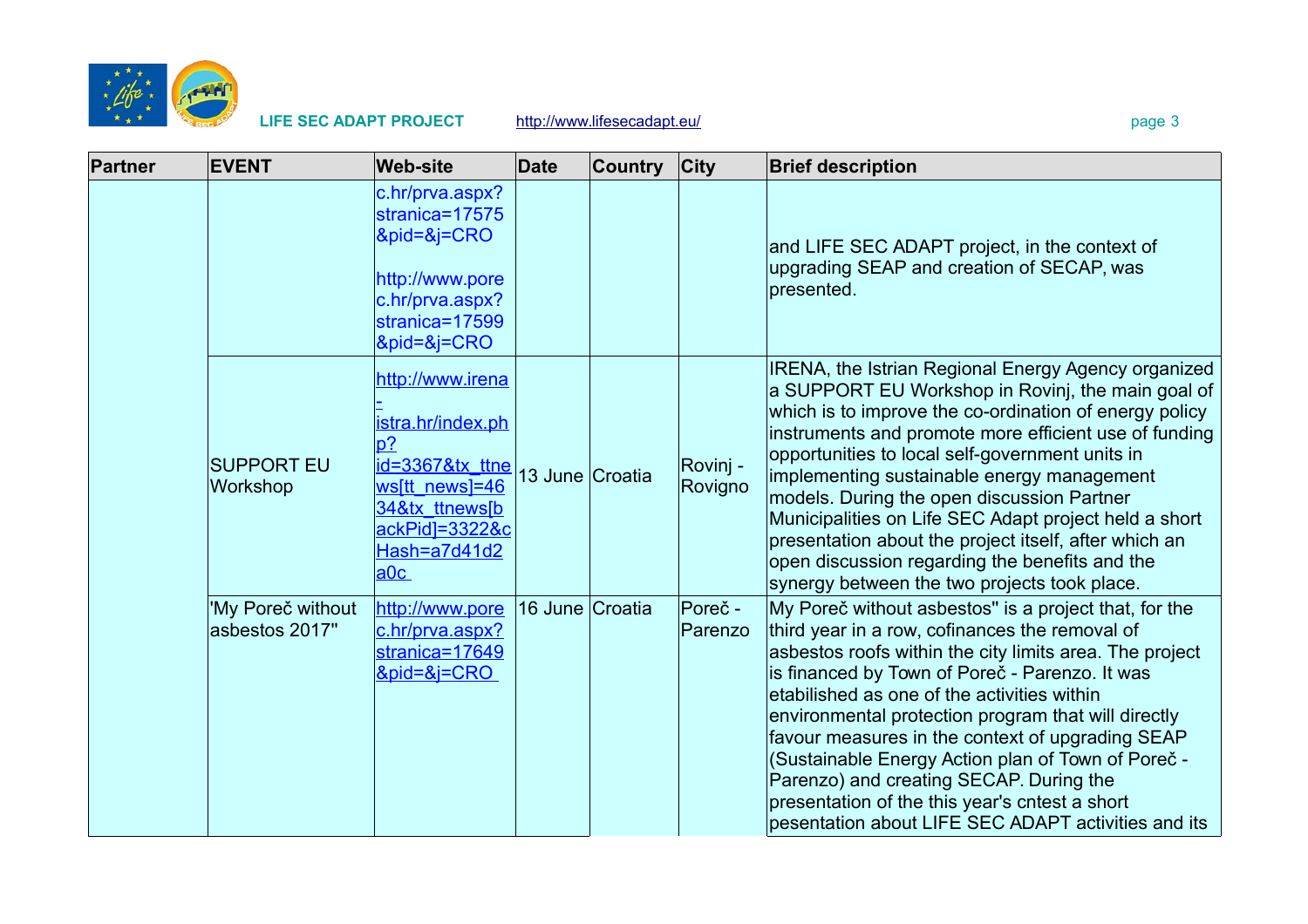

| Partner | <b>EVENT</b>                                               | <b>Web-site</b>                                                                                                                                                 | <b>Date</b>      | <b>Country</b> | <b>City</b>        | <b>Brief description</b>                                                                                                                                                                                                                                                                                                                                                                                                                                                                                                                                                                                                                                                       |
|---------|------------------------------------------------------------|-----------------------------------------------------------------------------------------------------------------------------------------------------------------|------------------|----------------|--------------------|--------------------------------------------------------------------------------------------------------------------------------------------------------------------------------------------------------------------------------------------------------------------------------------------------------------------------------------------------------------------------------------------------------------------------------------------------------------------------------------------------------------------------------------------------------------------------------------------------------------------------------------------------------------------------------|
|         |                                                            |                                                                                                                                                                 |                  |                |                    | relevance was held.                                                                                                                                                                                                                                                                                                                                                                                                                                                                                                                                                                                                                                                            |
|         | Life SEC Adapt<br>Leaflet corners                          | http://www.pore<br>c.hr/prva.aspx?<br>stranica=17837<br><u>&amp;j=CRO</u>                                                                                       | 28 July          | Croatia        | Poreč -<br>Parenzo | As far as the dissemination activities regarding the<br>Life SEC Adapt project are concerned, project leaflets,<br>both English and italian version, have been made<br>accessible to the wider public within the exisisting EE<br>(energy efficiency) public information shelves on three<br>locations within the public buildings of Town of Poreč -<br>Parenzo.                                                                                                                                                                                                                                                                                                              |
|         | <b>SIMPLA EU</b><br>Workshop                               | http://www.reakv<br>arner.hr/novosti/<br>projekt-simpla-<br>odrzana-<br>trodnevna-<br>edukacija-<br>koordinirano-<br>planiranje-<br>energetike-i-<br>mobilnosti | 28. -<br>30.June | Croatia        | <b>Rijeka</b>      | SIMPLA - Sustainable Integrated Multi-sector<br>PLAnning EU workshop was organised by REA<br>Kvarner, Regional Energy Agency Kvarner Education<br>for all Croatian Municipalities in order to educate on<br>the subject of better planning of energy and mobility,<br>ie the development and / or harmonization of their<br>Sustainable Energy Action Plans (SEAPs) and<br>Sustainable Urban Mobility Plans (SUMPs). During<br>the open discussion Partner Municipalities on Life<br>SEC Adapt project held a short presentation about the<br>project itself, after which an open discussion regarding<br>the benefits and the synergy between the two projects<br>took place. |
| Pula    | 3rd European<br>climate change<br>adaptation<br>conference | http://ecca2017.<br>eu/conference/                                                                                                                              | 8 June           | Scotland       | Glasgow            | Over 850 people were welcomed to the City of<br>Glasgow to attend ECCA 2017, 'Our Climate Ready<br>Future', in June 2017. The conference vision was that<br>inspires and enables people to work together to<br>discover and deliver positive climate adaptation<br>solutions that can strengthen society, revitalise local<br>economies and enhance the environment.                                                                                                                                                                                                                                                                                                           |
|         | Support                                                    | https://www.inter 13 June Croatia                                                                                                                               |                  |                | Rovinj             | Support aims to improve the coordination and                                                                                                                                                                                                                                                                                                                                                                                                                                                                                                                                                                                                                                   |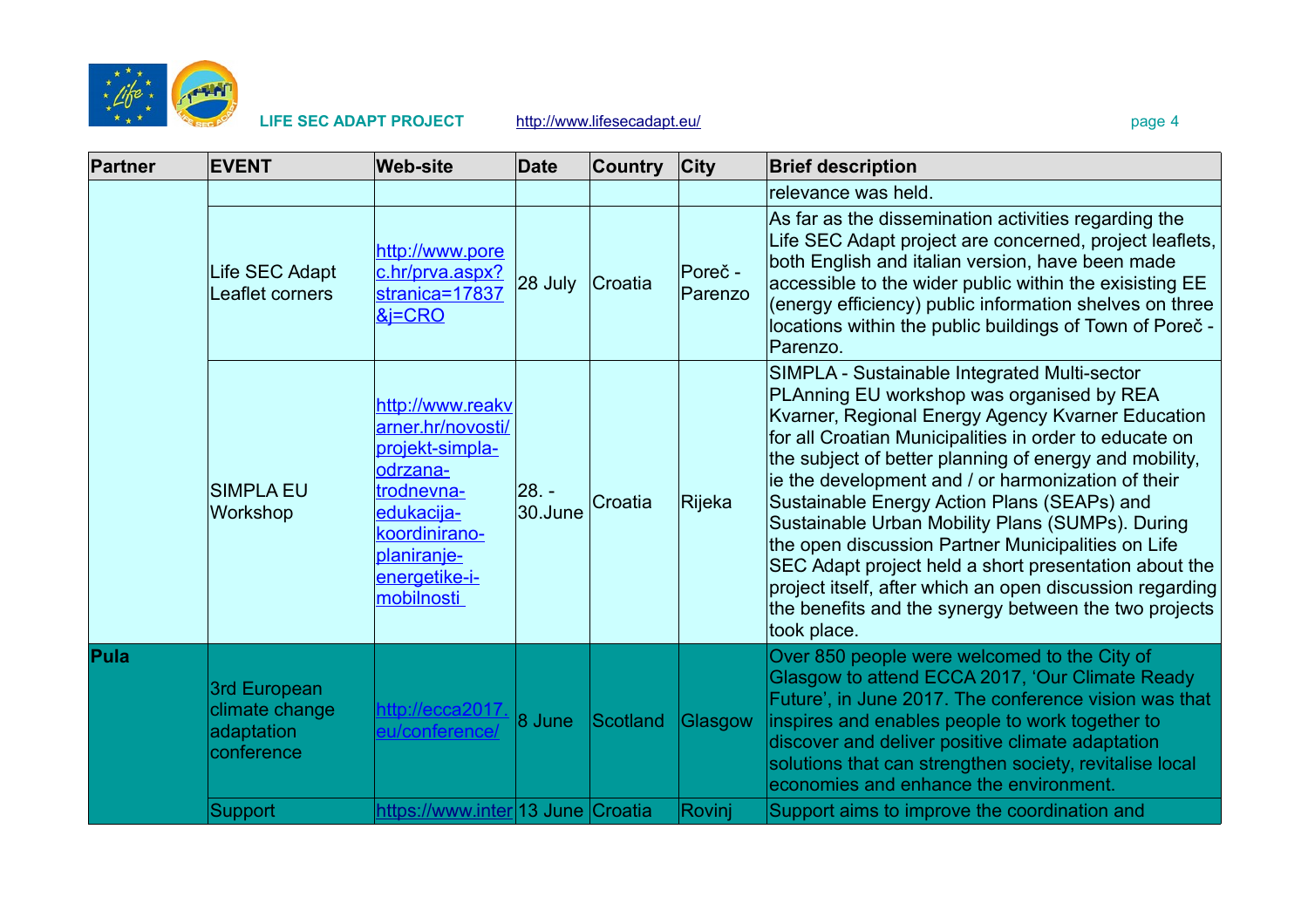

| <b>Partner</b> | <b>EVENT</b>                                   | <b>Web-site</b>                                                | <b>Date</b>        | <b>Country</b>  | $ $ City                                                    | <b>Brief description</b>                                                                                                                                                                                                                                                                                                                                                                                                                                                                                                                                                                                            |
|----------------|------------------------------------------------|----------------------------------------------------------------|--------------------|-----------------|-------------------------------------------------------------|---------------------------------------------------------------------------------------------------------------------------------------------------------------------------------------------------------------------------------------------------------------------------------------------------------------------------------------------------------------------------------------------------------------------------------------------------------------------------------------------------------------------------------------------------------------------------------------------------------------------|
|                |                                                | regeurope.eu/su<br>pport/                                      |                    |                 |                                                             | performance of policy instruments to implemente<br>national and regional energy efficiency programmes at<br>local level                                                                                                                                                                                                                                                                                                                                                                                                                                                                                             |
|                | Coordinated<br>energy and mobility<br>planning | http://www.simpl 28-31<br>a-project.eu/en/                     | June               | Croatia         | <b>Rijeka</b>                                               | One of acitivites of SIMPLA project was involvement<br>of selected local authorities who were offered with 50<br>hours of practical in-class training on how to develop<br>harmonised SEAPs and SUMPs.                                                                                                                                                                                                                                                                                                                                                                                                              |
| Fabriano       | Networking with<br>the PEACE_Alps<br>project   |                                                                | $2-4$ May          | Switzerla<br>nd | lier                                                        | Fabriano took part to the third project meeting of<br>PEACE_Alps project.<br>Main objective of PEACE_Alps project is the creation<br>of centralized services; the project partners decided to<br>work on three topics: energy management,<br>Saignelég refurbishment of public buildings and street lighting<br>systems and on the adaptation to the climate change.<br>In relon to the objectives of the Life SEC Adapt<br>project, the most interesting part of the PEACE Alps<br>project is the implementation of the centralized<br>services for the adaptation of the Municipalities to the<br>climate change. |
|                | Spreading the Life<br><b>SEC Adapt goals</b>   |                                                                | 20 April           | <b>Italy</b>    | Newspap<br>ers and<br>local<br>radios -<br>Marche<br>Region | Press release drafted by the Municipality of Fabriano<br>for local journalists                                                                                                                                                                                                                                                                                                                                                                                                                                                                                                                                      |
| Pazin          | 2nd Energy days                                | https://www.pazi<br>n.hr/energetski-<br>dani-grada-<br>pazina/ | $ 21-22 $<br>April | Croatia         | Pazin                                                       | 2 day lasting event held in Pazin as part of SEAP<br>implemantation. The main goal was to raise awarness<br>about renewable energy resources and energy<br>efficiency. Between manny lectures, two of them were                                                                                                                                                                                                                                                                                                                                                                                                     |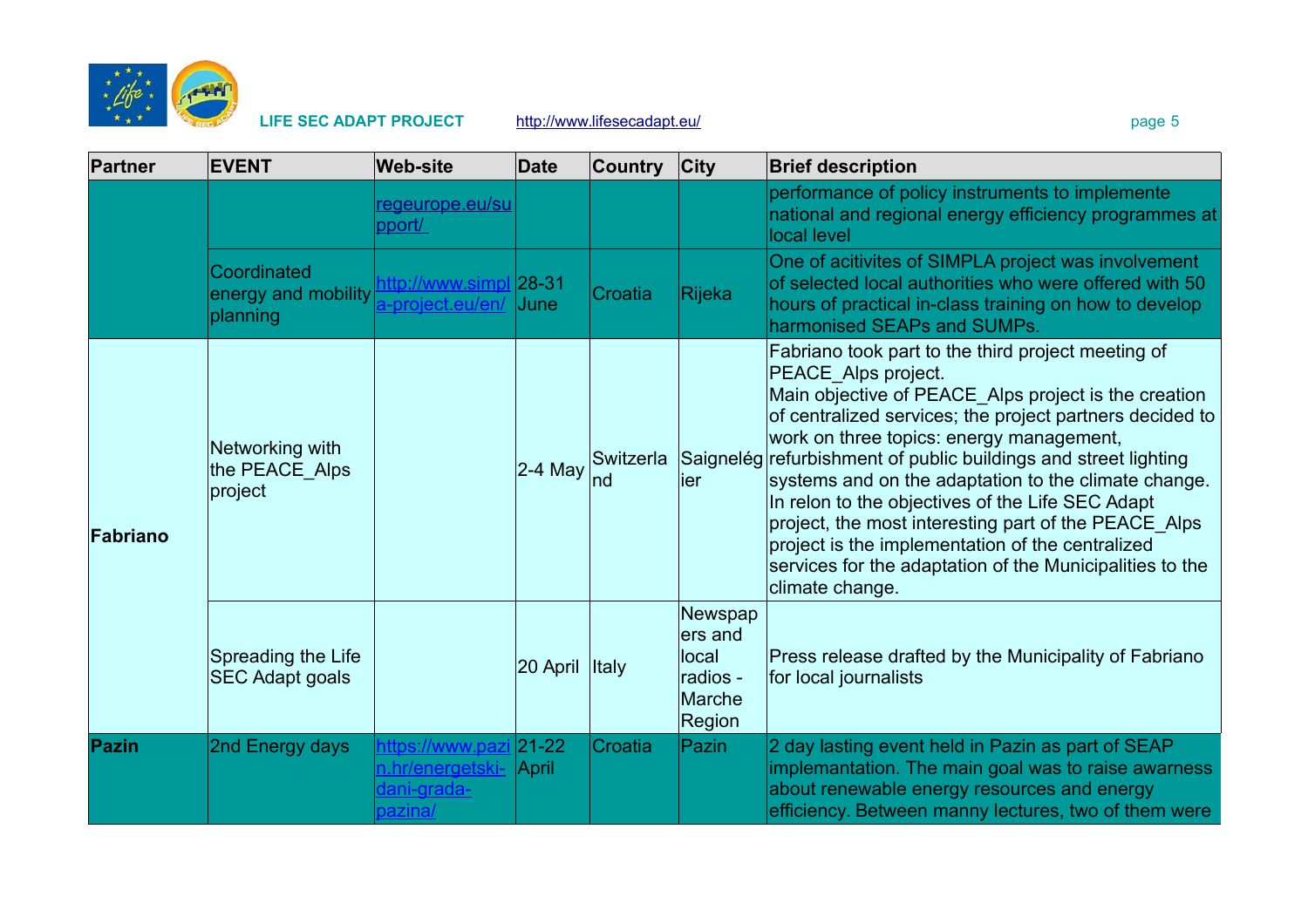

| Partner | <b>EVENT</b>                                                      | <b>Web-site</b>                            | <b>Date</b>      | <b>Country</b> | <b>City</b>   | <b>Brief description</b>                                                                                                                                                                                                                                                                                                                                                                                                                                                                                  |
|---------|-------------------------------------------------------------------|--------------------------------------------|------------------|----------------|---------------|-----------------------------------------------------------------------------------------------------------------------------------------------------------------------------------------------------------------------------------------------------------------------------------------------------------------------------------------------------------------------------------------------------------------------------------------------------------------------------------------------------------|
|         |                                                                   |                                            |                  |                |               | dedicated to dissemination of Life SEC Adapt project<br>(Partners from Istrian region - Biomass in Istria and<br>the other theme in the name of IDA was about Risk<br>and vulnerability assessment.) On the 2nd day of<br>eenrgy days the Mayor presented the new solar tree in<br>City of Pazin as a confirmation of green vision. (The<br>tree uses a solar power for mobile phones charging<br>and led lightning)                                                                                      |
|         | 3rd European<br>climate change<br>adaptation<br>conference        | http://ecca2017.<br>eu/conference/         | 8 June           | Scotland       | Glasgow       | Over 850 people were welcomed to the City of<br>Glasgow to attend ECCA 2017, 'Our Climate Ready<br>Future', in June 2017. The conference vision was that<br>inspires and enables people to work together to<br>discover and deliver positive climate adaptation<br>solutions that can strengthen society, revitalise local<br>economies and enhance the environment.                                                                                                                                      |
|         | Coordinated<br>energy and mobility<br>planning                    | http://www.simpl<br>a-project.eu/en/       | $ 28-31$<br>June | Croatia        | <b>Rijeka</b> | One of acitivites of SIMPLA project was involvement<br>of selected local authorities who were offered with 50<br>hours of practical in-class training on how to develop<br>harmonised SEAPs and SUMPs.                                                                                                                                                                                                                                                                                                    |
| Rovinj  | 2nd Energy days of https://www.pazi 22 April<br>the City of Pazin | n.hr/energetski-<br>dani-grada-<br>pazina/ |                  | Croatia        | Pazin         | On the second day, the risk and vulnerability<br>assessment methodology of the Life SEC Adapt<br>project was presented. This was an opportunity to<br>promote the project to a wider community<br>(stakeholders), including project designers from the<br>City of Rovinj and the IRENA Energy Agency, with<br>comments and questions related to the<br>implementation of this aciton of the project (between<br>project partners and other participants). Further<br>communication with IRENA was agreed. |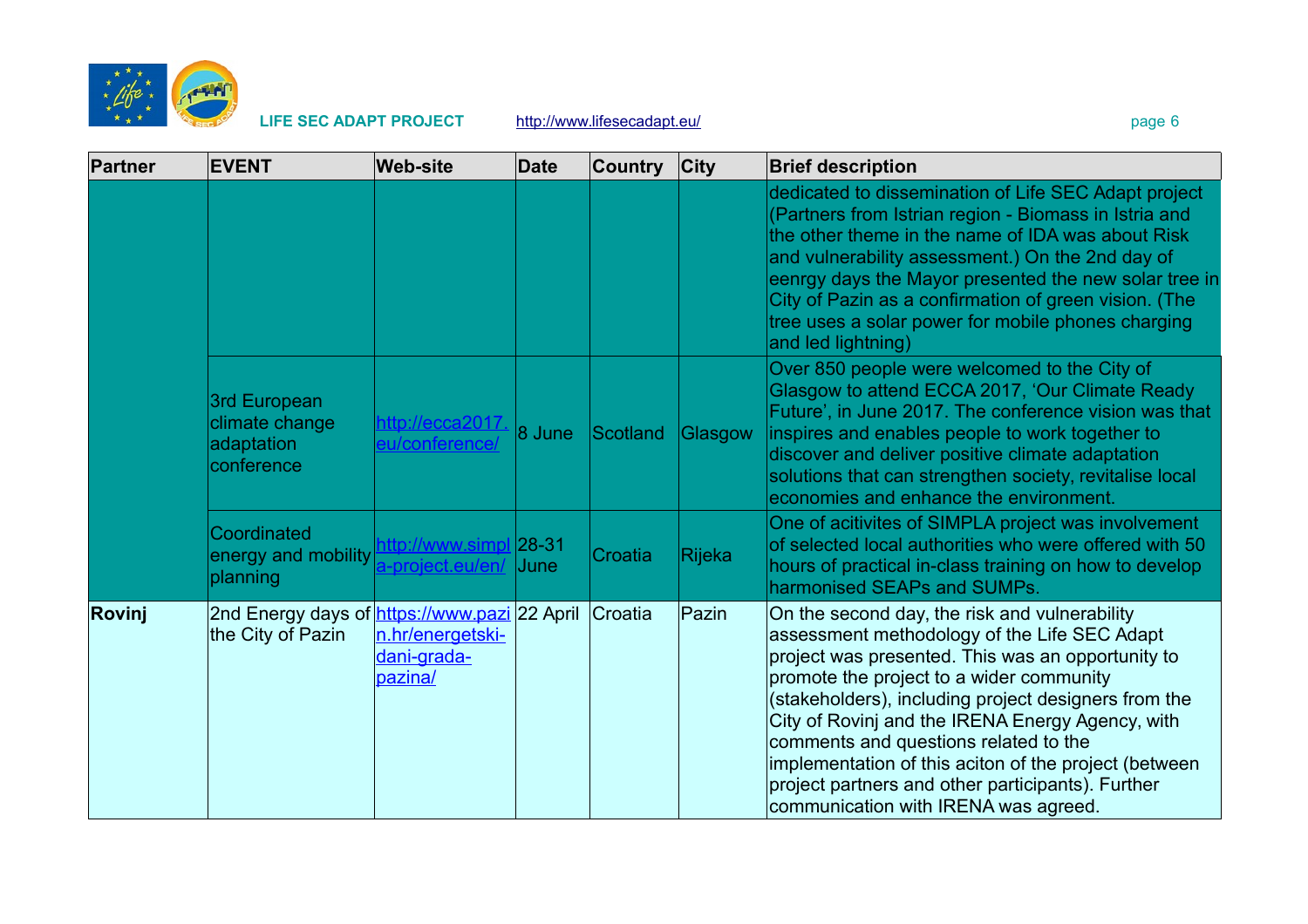

| Partner | <b>EVENT</b>                                               | <b>Web-site</b>                                                                                        | <b>Date</b> | <b>Country</b>    | $ $ City | <b>Brief description</b>                                                                                                                                                                                                                                                                                                                                                                                                                                                                                                                                                                                                                                                                                                                                                |
|---------|------------------------------------------------------------|--------------------------------------------------------------------------------------------------------|-------------|-------------------|----------|-------------------------------------------------------------------------------------------------------------------------------------------------------------------------------------------------------------------------------------------------------------------------------------------------------------------------------------------------------------------------------------------------------------------------------------------------------------------------------------------------------------------------------------------------------------------------------------------------------------------------------------------------------------------------------------------------------------------------------------------------------------------------|
|         | Final conference of<br>the FosterREG<br> project           | http://fosterreg.e<br>u/index.php/150<br>-fosterreg-final-<br>conference-<br>sucessfully-<br>completed | 11 May      | Croatia           | Zagreb   | The final event focused on the outcomes from the<br>project activities. All the FosterREG results from three<br>countries: Spain, the Netherlands and Croatia were<br>presented, as well as the EU-wide impact of project<br>training activities. Numerous lecturers gave speeches<br>at the conference: from the representatives of national<br>clusters and Croatian public authorities to the<br>representatives of European level bodies: EASME,<br>DG Regio and Energy Cities initiative. Exchange of<br>experience with the City of Osijek was made<br>(examples of good practice). Contact was made with<br>the creator of the strategy of low-carbon development<br>of the Republic of Croatia - Ekonerg d.o.o. and the<br>Society for Sustainable Development. |
|         | 3rd European<br>climate change<br>adaptation<br>conference | http://ecca2017.<br>eu/conference/                                                                     | 8 June      | United<br>Kingdom | Glasgow  | The conference was able to bring together people<br>from business, industry, NGOs, local government and<br>communities - to share knowledge, ideas and<br>experience with leading researchers and<br>policymakers. The parallel sessions included<br>contributions from experts with experience in various<br>sectors. In particular, we followed topics - adaptation<br>measures in coastal areas, cultural heritage,<br>infrastructure and political vision at local level.                                                                                                                                                                                                                                                                                           |
|         | Workshop of the<br>project SUPPORT                         | https://www.inter 13 June Croatia<br>regeurope.eu/su<br>pport/                                         |             |                   | Rovinj   | The Istrian Regional Energy Agency organized a<br>SUPPORT EU Workshop in Rovinj, with the main goal<br>of improving coordination of energy policy instruments<br>and promoting the more efficient use of funding<br>opportunities. The workshop was primarily intended for<br>Istrian municipalities. After the presentation, the<br>organizers conducted a discussion with the                                                                                                                                                                                                                                                                                                                                                                                         |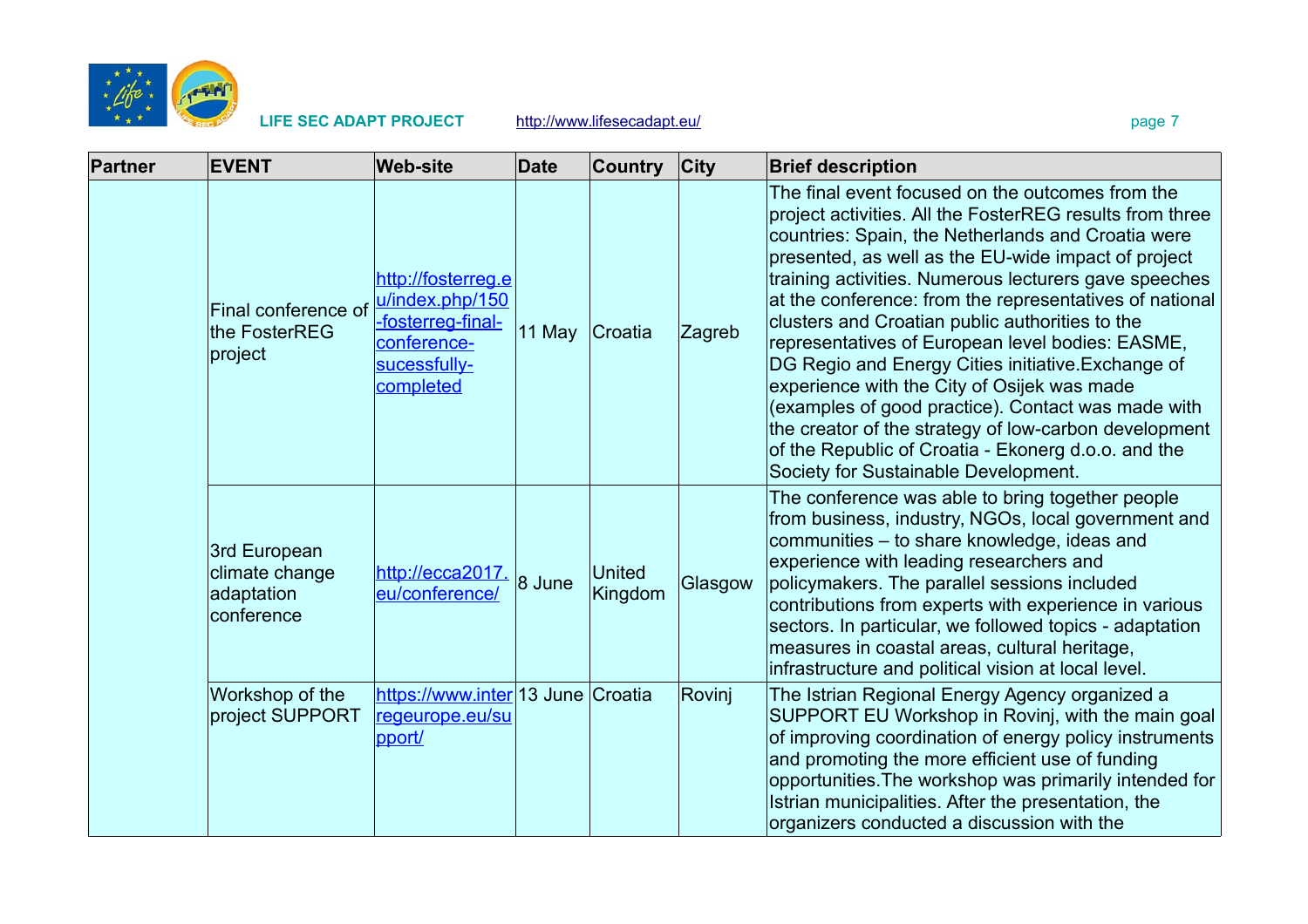

| <b>Partner</b>          | <b>EVENT</b>                                                                                        | <b>Web-site</b>                          | <b>Date</b>   | <b>Country</b> | $ $ City         | <b>Brief description</b>                                                                                                                                                                                                                                                                                                                                                                                                                                                   |
|-------------------------|-----------------------------------------------------------------------------------------------------|------------------------------------------|---------------|----------------|------------------|----------------------------------------------------------------------------------------------------------------------------------------------------------------------------------------------------------------------------------------------------------------------------------------------------------------------------------------------------------------------------------------------------------------------------------------------------------------------------|
|                         |                                                                                                     |                                          |               |                |                  | participants about the problems in the implementation<br>and monitoring of SEAP's, gathering data for<br>SECAP's, funding opportunities etc.                                                                                                                                                                                                                                                                                                                               |
|                         | <b>Activity with</b><br><b>Student: Climate</b><br>Change, the<br>evidences and<br>possible actions |                                          | 12 April      | <b>Italy</b>   | Pesaro           | Pesaro Municipality take contributed to a CLIL<br>(Content and Language Integrated Learning) activity<br>organized by a local secondary school with the aim to<br>deepen with students the Climate Change matter. The<br>Pesaro's Life sec ADAPT expert take part to the<br>activity talking about Mitigation and Adaptation items,<br>supported by SEC ADAPT documents and the SEAP<br>of Pesaro.                                                                         |
| Pesaro                  | Conference on<br><b>Energy - Nature</b><br>and Ealth                                                |                                          | 23 June Italy |                | Pesaro           | The conference "Energia Natura Salute" was<br>organized by the Municipality of Pesaro, with the<br>contribution of Ton Gruppe and the patronage of the<br>Orders of Architects and Geologists, Asur Marche and<br>Bioarchitecture Foundation, during the European<br>Sustainable Energy Week (EUSEW). The theme of<br>the conference was the integration of health issues in<br>indoor environments, energy efficiency and natural<br>construction materials in buildings. |
| <b>Ascoli</b><br>Piceno | <b>Earth Hour</b>                                                                                   | https://www.eart 25<br>hhour.org/        | March         | <b>Italy</b>   | Ascoli<br>Piceno | Ascoli Piceno Municipality takes part in the event                                                                                                                                                                                                                                                                                                                                                                                                                         |
|                         | <b>Trasnational</b><br>Seminar                                                                      | http://www.emp<br>owering-<br>project.eu | 4 April       | Greece         | Athens           | The 1st Transnational Seminar took place on the 4th<br>of April in the Chamber of Commerce and Industry of<br>Athens with the participation of a delegation of<br>municipalities from Marche Region (Italy) (Ascoli<br>Piceno Ing. Paolo Leccesi), Andalusia (Spain), Nord-<br>East Region (Romania), Borsod-Abaúj-Zemplén<br>County (Hungary) and Region of Central Macedonia                                                                                             |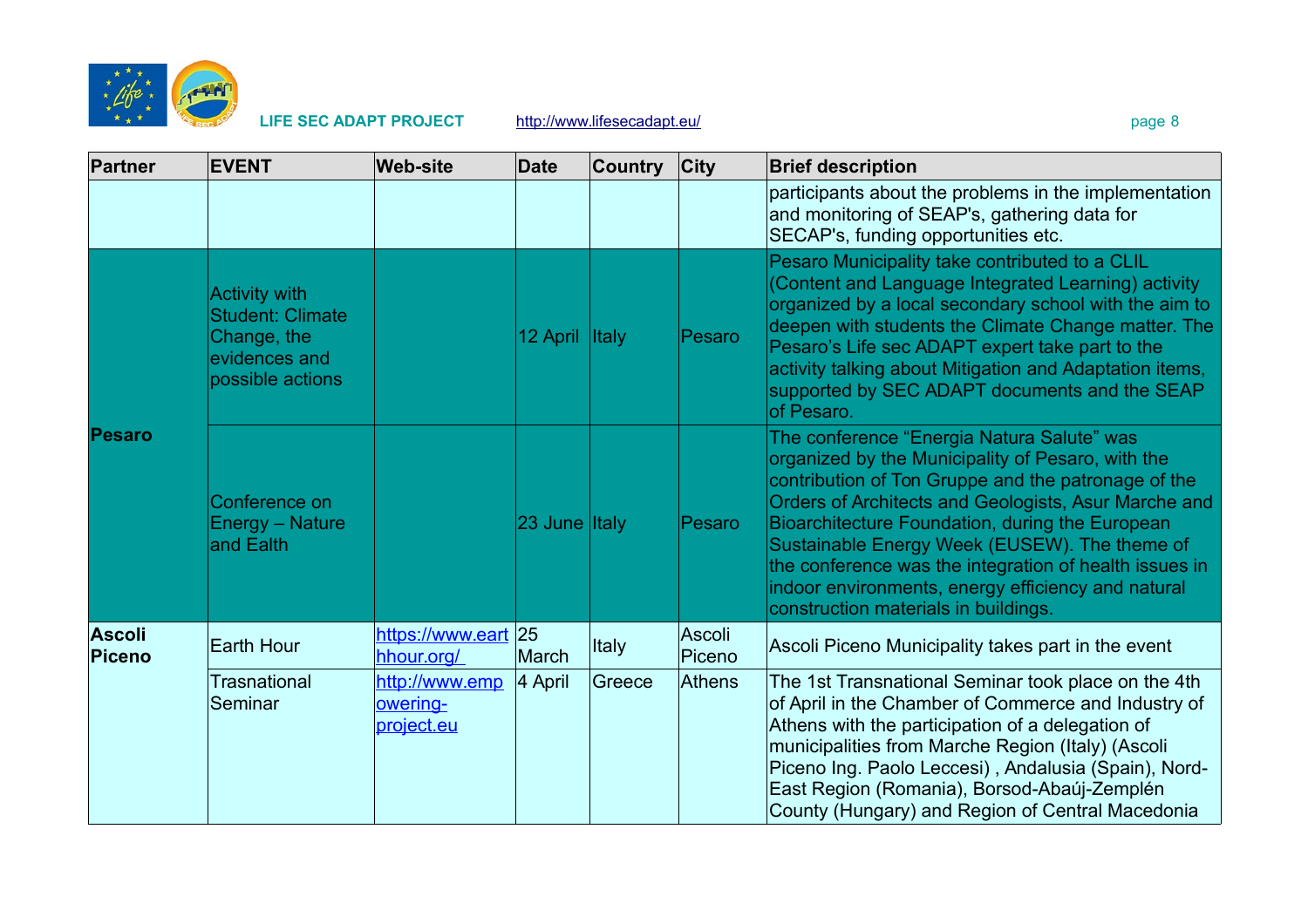

| Partner       | <b>EVENT</b>                                                                                   | <b>Web-site</b>                       | <b>Date</b>        | <b>Country</b> | $ $ City         | <b>Brief description</b>                                                                                                                                                                                                                                                                                                                                                                                                                                                                                                                                       |
|---------------|------------------------------------------------------------------------------------------------|---------------------------------------|--------------------|----------------|------------------|----------------------------------------------------------------------------------------------------------------------------------------------------------------------------------------------------------------------------------------------------------------------------------------------------------------------------------------------------------------------------------------------------------------------------------------------------------------------------------------------------------------------------------------------------------------|
|               |                                                                                                |                                       |                    |                |                  | (Greece). This event is part of the Transnational<br>Exchange Programme developed at project level.<br>Ascoli Piceno Municipality is a partner                                                                                                                                                                                                                                                                                                                                                                                                                 |
|               | La gestione del<br>rischio sismico:<br>criticità e<br>prospettive -<br>Lettura Annuale<br>2017 |                                       | 18<br>March        | Italy          | Ascoli<br>Piceno | Ascoli Piceno Municipality takes part in the event                                                                                                                                                                                                                                                                                                                                                                                                                                                                                                             |
|               | Prefigurare il futuro http://www.fond<br>- Il potere della<br>resilienza                       | azionepatriziopa 7 July<br>oletti.org |                    | Italy          | Ascoli<br>Piceno | Ascoli Piceno Municipality takes part in the event                                                                                                                                                                                                                                                                                                                                                                                                                                                                                                             |
| <b>Bullas</b> | <b>INNPULSA 2017</b>                                                                           | http://innpulsa20<br>$17.$ es         | 8 June             | Spain          | Murcia           | This Forum has as a fundamental objective the<br>development and innovation of renewable energies in<br>Murcia, because this is one of the essential measures<br>for adaptation and mitigation the Climate Change.<br>Therefore, it was necessary to advertise the reality of<br>the problem in a regional level (representatives of the<br>Association New Culture of the Climate).                                                                                                                                                                           |
|               | Climateurope<br>Festival                                                                       | www.climateuro<br>pe.eu               | $ 5-7$ April Spain |                | Valencia         | The Climateurope Festival 2017 offers a varied 21/2<br>day programme of lectures, discussions, networking<br>and performances to explore the state-of-the-art of<br>climate information, and its uses and value in<br>decision-making at European and national levels. A<br>key Festival objective this year is to discuss<br>advantages and challenges that climate services face<br>with water sector, natural reserve, agriculture and food<br>security. Transforming climate information through<br>services for societal and commercial success is of top |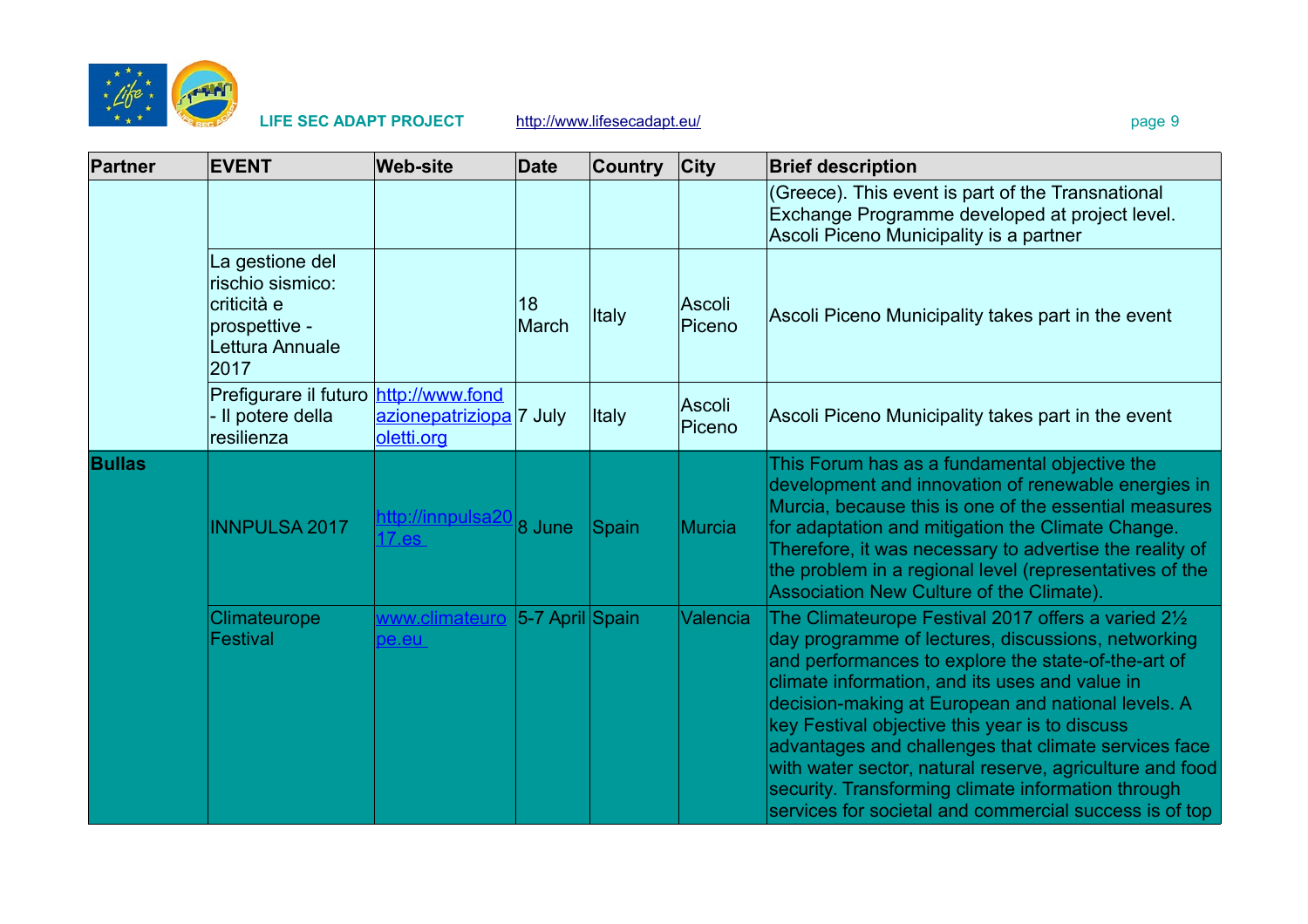

| Partner    | <b>EVENT</b>                                                              | <b>Web-site</b>                            | Date             | <b>Country</b> | $ $ City      | <b>Brief description</b>                                                                                                                                                                                                                                                                                                                                                                                                                                                                                                                                                                                                                                                                                                                                                                                                     |
|------------|---------------------------------------------------------------------------|--------------------------------------------|------------------|----------------|---------------|------------------------------------------------------------------------------------------------------------------------------------------------------------------------------------------------------------------------------------------------------------------------------------------------------------------------------------------------------------------------------------------------------------------------------------------------------------------------------------------------------------------------------------------------------------------------------------------------------------------------------------------------------------------------------------------------------------------------------------------------------------------------------------------------------------------------------|
|            |                                                                           |                                            |                  |                |               | importance. As a result the festival creates new, and<br>engages existing, networks that support climate<br>services. Scientists, climate services suppliers and<br>users communities will come together to share their<br>experience and knowledge.                                                                                                                                                                                                                                                                                                                                                                                                                                                                                                                                                                         |
|            | <b>Covenant of</b><br><b>Mayors</b>                                       | www.pactodelos<br>alcaldes.eu              | 20 June Spain    |                | <b>Murcia</b> | Knowing the future objectives and steps to follow<br>inside the new Covenant of Mayors for the Climate<br>and the Energy with aims 2030. The municipalities<br>had occasion to participate in different working tables<br>to pick up ideas, proposals and solutions that came<br>out in common. Specific SEC ADAPT Partners activity<br>(presentation, participation to workshop, poster etc)<br>Presentation about the Life SEC Adapt and ACT<br>projects.<br>Main result: common proposal of the municipalities in<br>Murcia Region about execution of their Adaptations<br>Plans. Bullas as pioneer at regional level both in<br>Covenant of Mayors and in the old initiative Mayors<br>Adapt. Main conclusion: a commitment of the<br>municipalities to support regional governments about<br>adaptation and mitigation. |
| <b>IDA</b> | 2nd Energy days of n.hr/energetski-<br>the City of Pazin                  | https://www.pazi<br>dani-grada-<br>bazina/ | 22 April Croatia |                | Pazin         | Risk and vulnerability assessment methodology of the<br>Life SEC Adapt project was presented. This was an<br>opportunity to promote the project to a wider<br>community (stakeholders), with comments and<br>questions related to the implementation of this aciton.                                                                                                                                                                                                                                                                                                                                                                                                                                                                                                                                                         |
|            | Final conference of http://fosterreg.e 11 May<br>the FosterREG<br>project | u/index.php/150<br>-fosterreg-final-       |                  | Croatia        | Zagreb        | The final event focused on the outcomes from the<br>project activities. All the FosterREG results from three<br>countries: Spain, the Netherlands and Croatia were                                                                                                                                                                                                                                                                                                                                                                                                                                                                                                                                                                                                                                                           |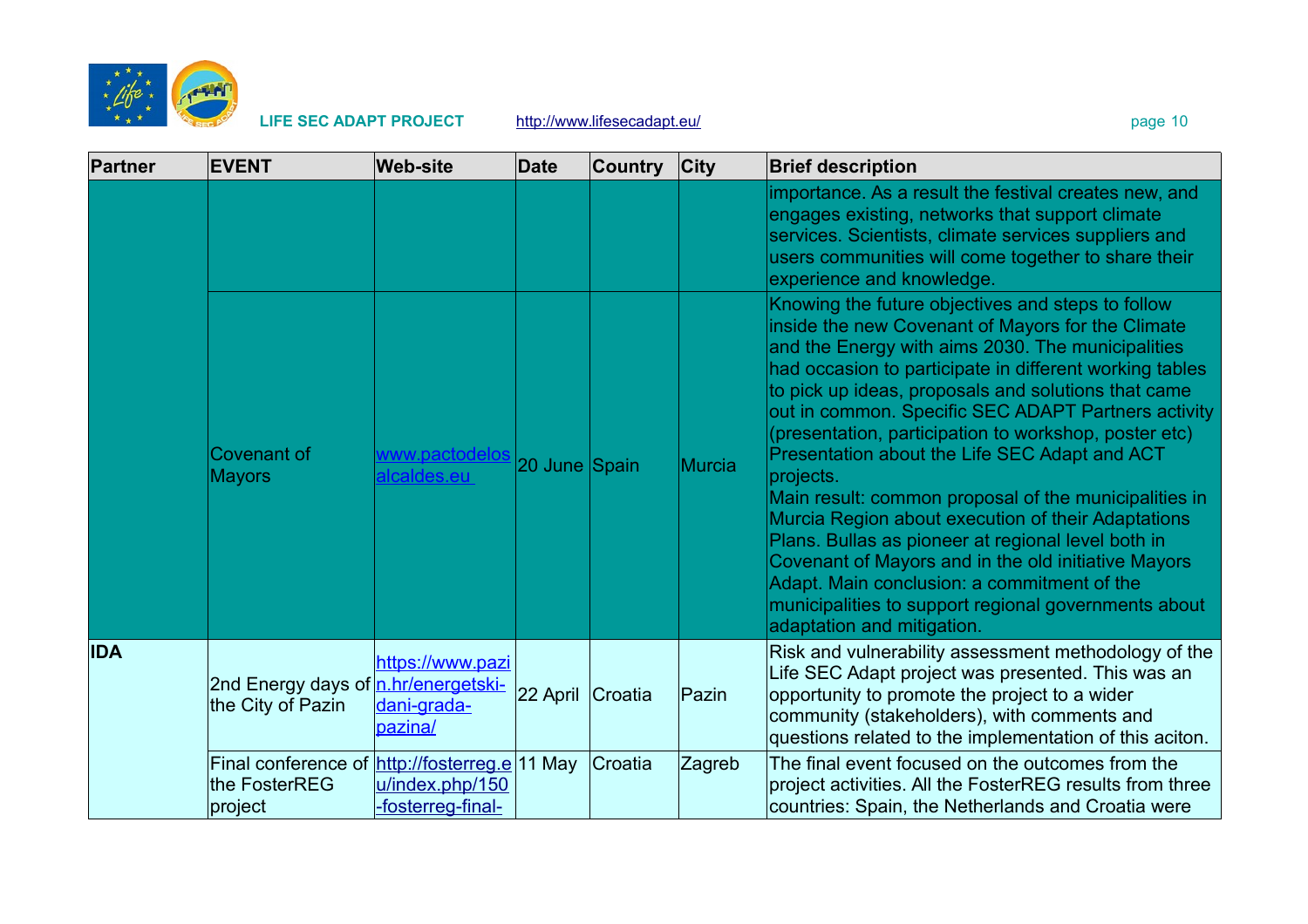

| Partner | <b>EVENT</b>                                               | <b>Web-site</b>                                                | Date     | <b>Country</b> | <b>City</b> | <b>Brief description</b>                                                                                                                                                                                                                                                                                                                                                                                                                                                                                                                                                                          |
|---------|------------------------------------------------------------|----------------------------------------------------------------|----------|----------------|-------------|---------------------------------------------------------------------------------------------------------------------------------------------------------------------------------------------------------------------------------------------------------------------------------------------------------------------------------------------------------------------------------------------------------------------------------------------------------------------------------------------------------------------------------------------------------------------------------------------------|
|         |                                                            | conference-<br>sucessfully-<br>completed                       |          |                |             | presented, as well as the EU-wide impact of project<br>training activities. Numerous lecturers gave speeches<br>at the conference: from the representatives of national<br>clusters and Croatian public authorities to the<br>representatives of European level bodies: EASME,<br>DG Regio and Energy Cities initiative. Exchange of<br>experience with the City of Osijek was made<br>(examples of good practice). Contact was made with<br>the creator of the strategy of low-carbon development<br>of the Republic of Croatia - Ekonerg d.o.o. and the<br>Society for Sustainable Development. |
|         | 3rd European<br>climate change<br>adaptation<br>conference | http://ecca2017.<br>eu/conference/                             | $8$ June | Scotland       | Glasgow     | The conference was able to bring together people<br>from business, industry, NGOs, local government and<br>communities - to share knowledge, ideas and<br>experience with leading researchers and<br>policymakers. The parallel sessions included<br>contributions from experts with experience in various<br>sectors. In particular, we followed topics - adaptation<br>measures in coastal areas, cultural heritage,<br>infrastructure and political vision at local level.                                                                                                                     |
|         | Workshop of the<br>project SUPPORT                         | https://www.inter<br>regeurope.eu/su 13 June Croatia<br>pport/ |          |                | Rovinj      | The Istrian Regional Energy Agency organized a<br>SUPPORT EU Workshop in Rovinj, with the main goal<br>of improving coordination of energy policy instruments<br>and promoting the more efficient use of funding<br>opportunities. The workshop was primarily intended for<br>Istrian municipalities. After the presentation, the<br>organizers conducted a discussion with the<br>participants about the problems in the implementation<br>and monitoring of SEAP's, gathering data for<br>SECAP's, funding opportunities etc.                                                                   |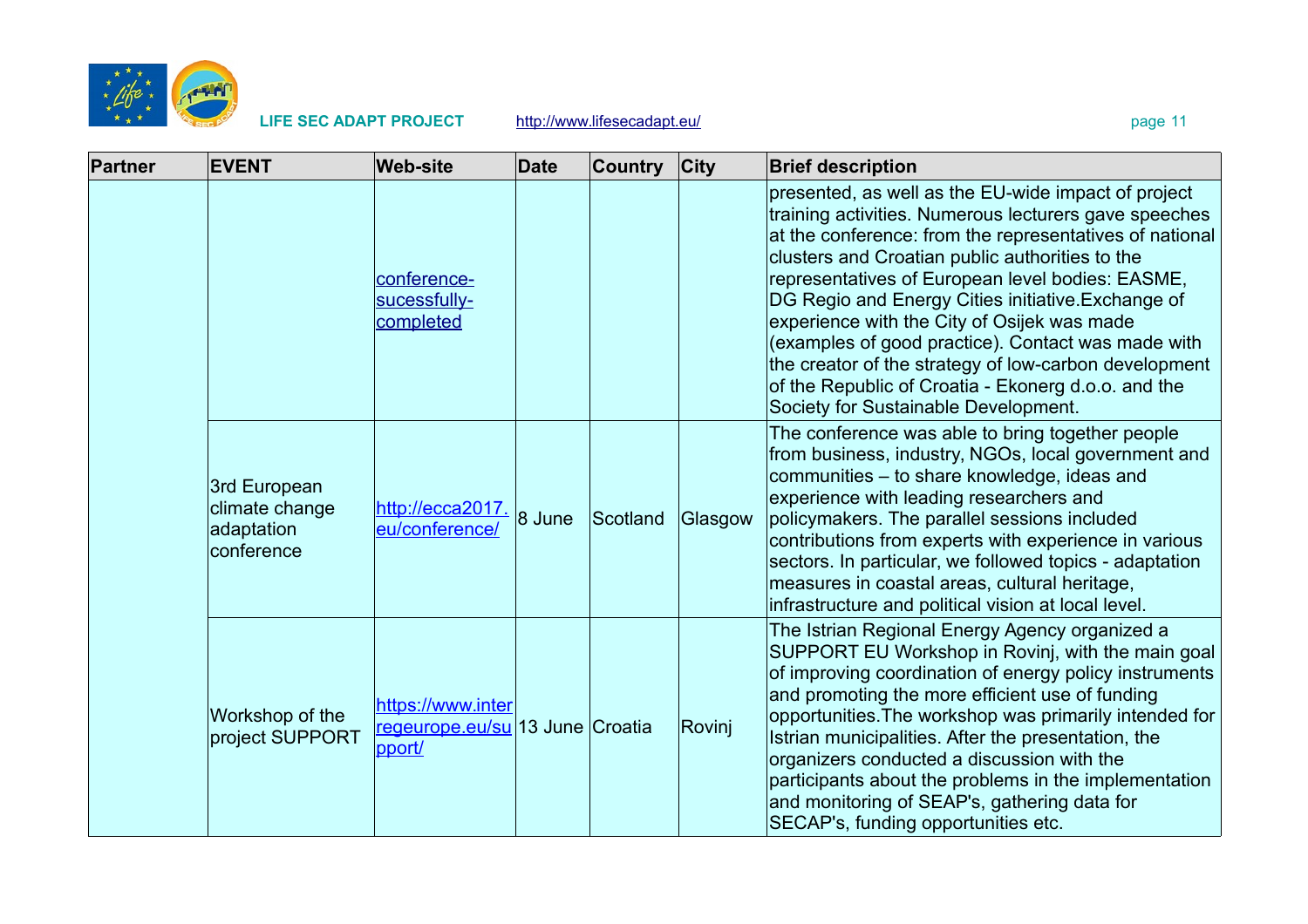

| Partner              | <b>EVENT</b>                                                                                                     | <b>Web-site</b>                                                            | <b>Date</b>            | <b>Country</b>           | City             | <b>Brief description</b>                                                                                                                                                                                                                                                                                                                                                                                                                                                                                 |
|----------------------|------------------------------------------------------------------------------------------------------------------|----------------------------------------------------------------------------|------------------------|--------------------------|------------------|----------------------------------------------------------------------------------------------------------------------------------------------------------------------------------------------------------------------------------------------------------------------------------------------------------------------------------------------------------------------------------------------------------------------------------------------------------------------------------------------------------|
| <b>Istria Region</b> | <b>EU Project</b><br><b>EMPOWERING</b><br>(Horizon 2020)<br>transnational<br>seminar on energy<br>efficiency     | http://www.emp<br>owering-<br>project.eu/?<br>page id=2⟨<br>$= en$         | 4 April                | Greece -<br>Croatia      | Athens -<br>Pula | on-line participation to a seminar on energy efficiency,<br>renewable Energy sources and savings with best<br>practices examples in EU cities (Ghent - Belgium,<br>innsbruck - Austria, Bolzano - Italy, Växjö - Sweden)<br>and Auvergne-Rhone-Alpes region                                                                                                                                                                                                                                              |
|                      | 2nd Energy days of<br>the City of Pazin                                                                          | https://www.pazi<br>n.hr/odrzana-<br>press-<br>konferencija-za-<br>medije/ | 21 April               | Croatia                  | Pazin            | participation to a regional event on energy efficiency;<br>presentation of the Region of Istria technical expert<br>held to the participants on new alternative energy<br>sources "Biomass energy in Istria"                                                                                                                                                                                                                                                                                             |
|                      | 3rd European<br><b>Climate Change</b><br><b>Adaptation</b><br>Conference<br>"Our Climate<br><b>Ready Future"</b> | http://ecca2017.<br>eu/conference/                                         | $ 7-8 $<br><b>June</b> | <b>United</b><br>Kingdom | Glasgow          | participation to an international Conference on<br><b>Climate Change Adaption</b>                                                                                                                                                                                                                                                                                                                                                                                                                        |
| Labin                | 2nd Energy days of<br>the City of Pazin                                                                          | https://www.pazi<br>n.hr/odrzana-<br>press-<br>konferencija-za-<br>medije/ | $ 21$ April            | Croatia                  | Pazin            | On the second day, the risk and vulnerability<br>assessment methodology of the Life SEC Adapt<br>project was presented. This was an opportunity to<br>promote the project to a wider community<br>(stakeholders), including project designers from the<br>Town of Labin and the IRENA Energy Agency, with<br>comments and questions related to the<br>implementation of this aciton of the project (between<br>project partners and other participants). Further<br>communication with IRENA was agreed. |
|                      | 3rd European                                                                                                     | http://ecca2017.                                                           | $ 7-8 $                | <b>United</b>            | Glasgow          | The conference was able to bring together people                                                                                                                                                                                                                                                                                                                                                                                                                                                         |